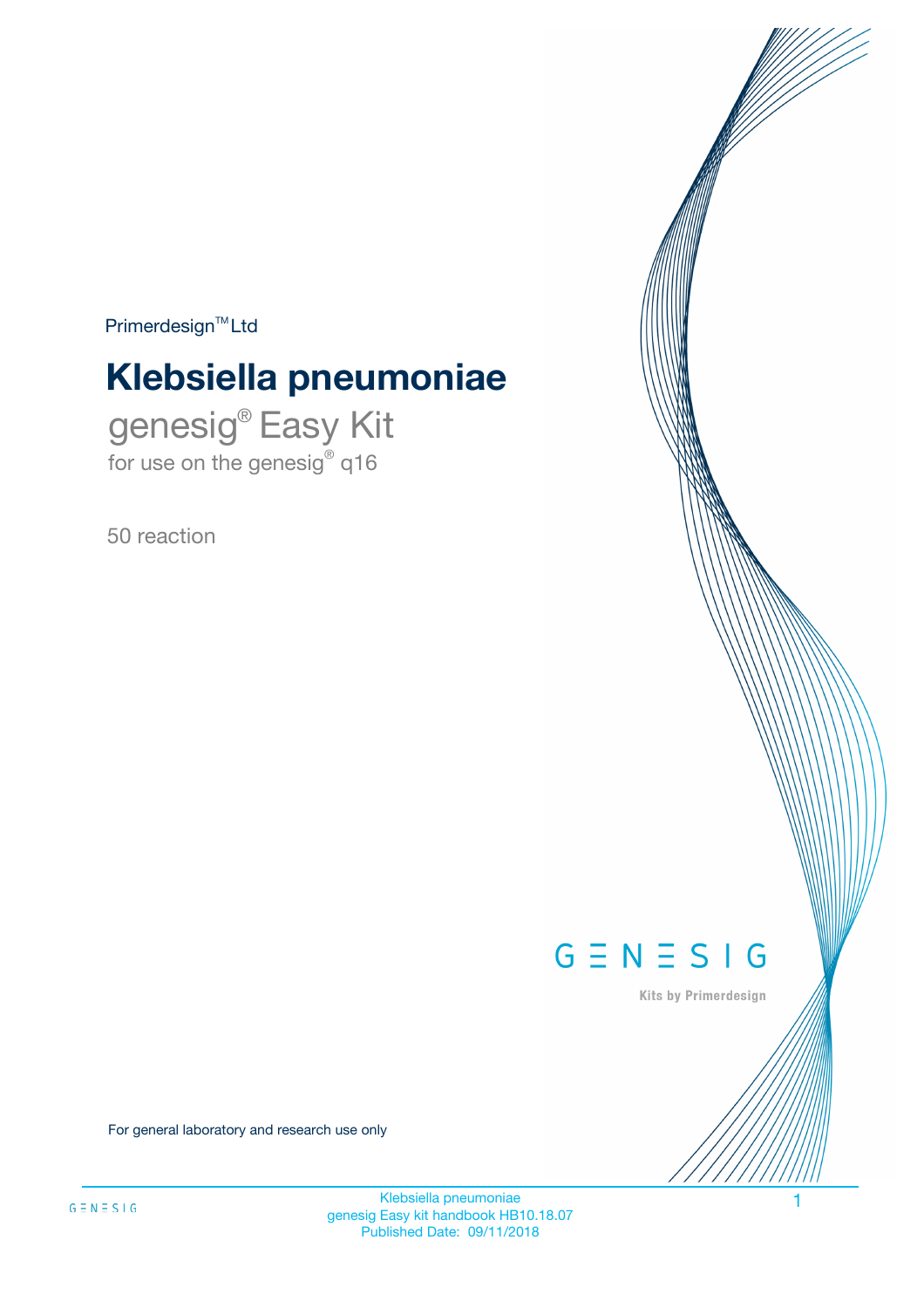# genesig® Easy: at a glance guide

#### **For each DNA test**

| Component                 | <b>Volume</b> | Lab-in-a-box pipette |  |
|---------------------------|---------------|----------------------|--|
| K.pneumoniae reaction mix | $10 \mu$      |                      |  |
| <b>Your DNA sample</b>    | 10 µl         |                      |  |

#### **For each positive control**

| Component                 | Volume          | Lab-in-a-box pipette |  |
|---------------------------|-----------------|----------------------|--|
| K.pneumoniae reaction mix | 10 <sub>µ</sub> |                      |  |
| Positive control template | $10 \mu$        |                      |  |

#### **For each negative control**

| Component                 | <b>Volume</b>   | Lab-in-a-box pipette |  |
|---------------------------|-----------------|----------------------|--|
| K.pneumoniae reaction mix | $10 \mu$        |                      |  |
| <u>Water</u>              | 10 <sub>µ</sub> |                      |  |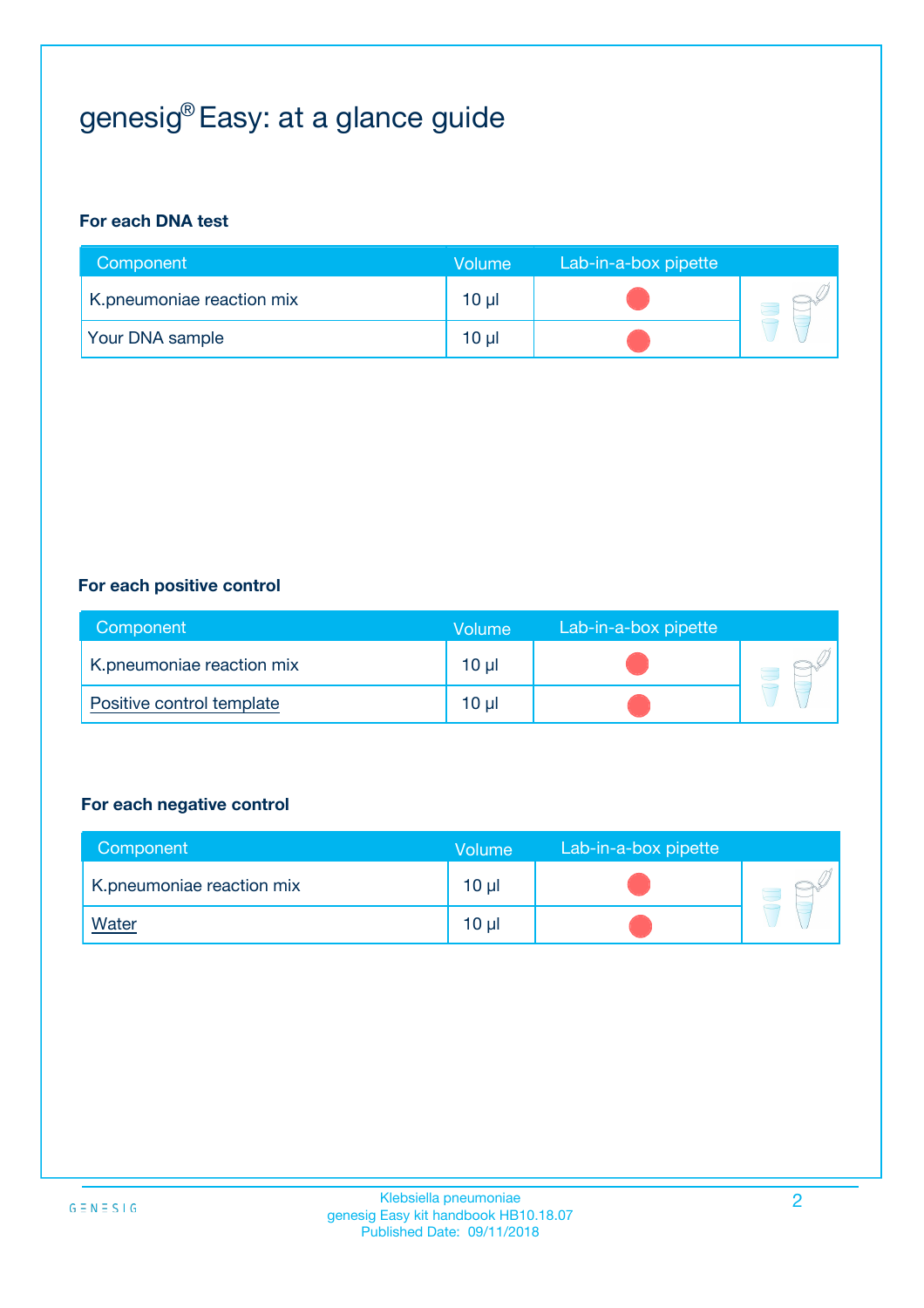# Kit Contents



# Reagents and equipment to be supplied by the user

#### **genesig® q16 instrument**

#### **genesig® Easy Extraction Kit**

This kit is designed to work well with all processes that yield high quality RNA and DNA but the genesig Easy extraction method is recommended for ease of use.

#### **genesig® Lab-In-A-Box**

The genesig Lab-In-A-Box contains all of the pipettes, tips and racks that you will need to use a genesig Easy kit. Alternatively if you already have these components and equipment these can be used instead.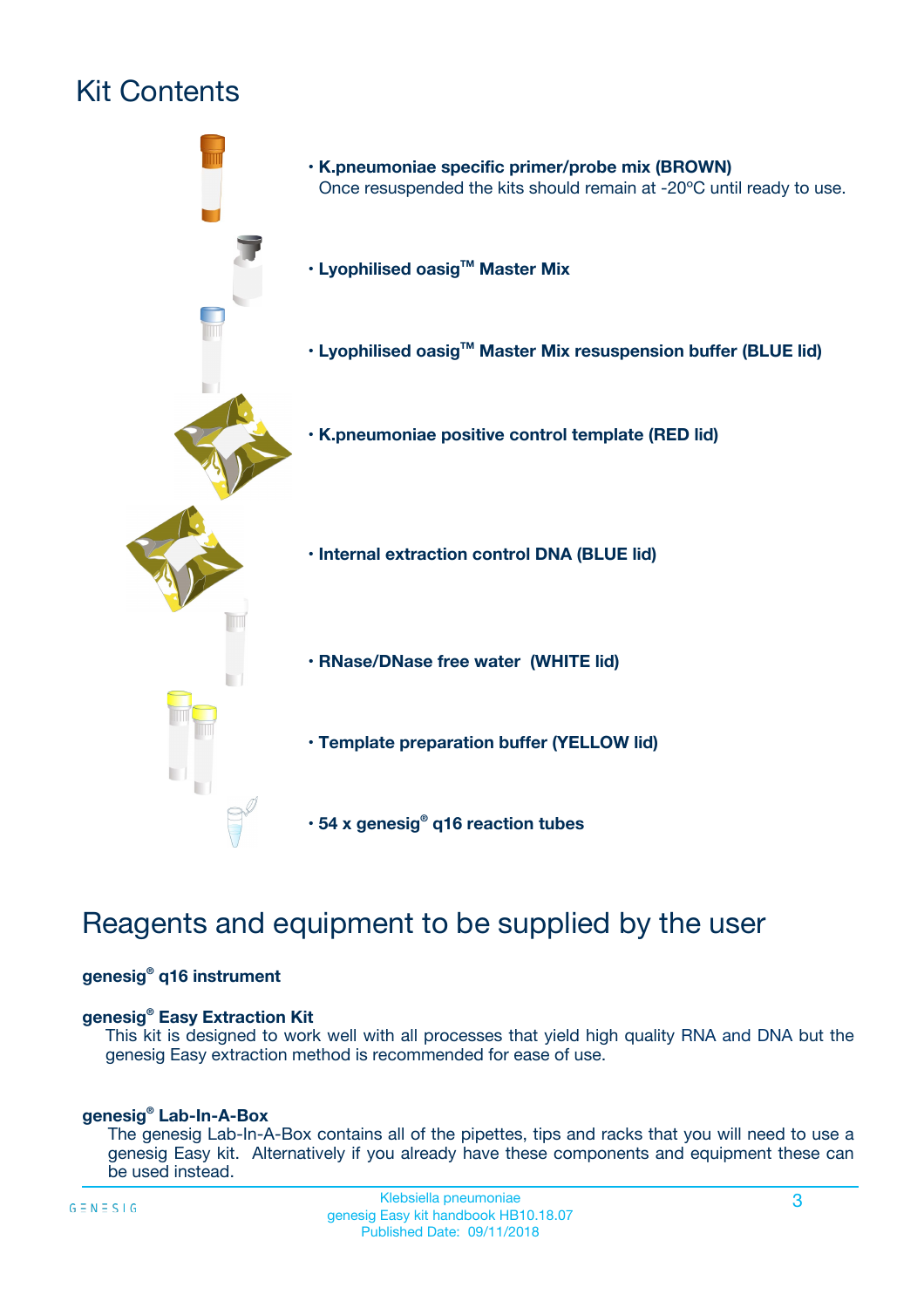# Step-by-step guide

### 1. Create your reaction mix



Use the blue pipette to transfer 500µl**\*** of the oasig Master Mix resuspension buffer into the tube of lyophilised oasig Master Mix and mix well by gently swirling. Then transfer all of that master mix into the brown tube labelled K.pneumoniae primers/probe.

**\***Transfering 525µl of the oasig Master Mix resuspension buffer to your oasig Master Mix (instead of the 500µl recommended above) will enable you to take full advantage of the 50 reactions by accounting for volume losses during pipetting. In order to do so with the genesig Easy fixed volume pipettes use 1x blue, 2x red and 1x grey pipettes to make the total volume. Please be assured that this will not adversely affect the efficiency of the test.

Cap and shake tube to mix. A thorough shake is essential to ensure that all components are resuspended. **Failure to mix well can produce poor kit performance.**

Leave to stand for 5 minutes. Now your reaction mix is ready to use.

Store the reaction mix in the freezer from hereon.

#### Top tip

- Ensure that the reaction mix is mixed thoroughly before each use by shaking.
- **•** Once resuspended do not expose genesig Easy kit to temperatures above -20°C for longer than 30 minutes at a time.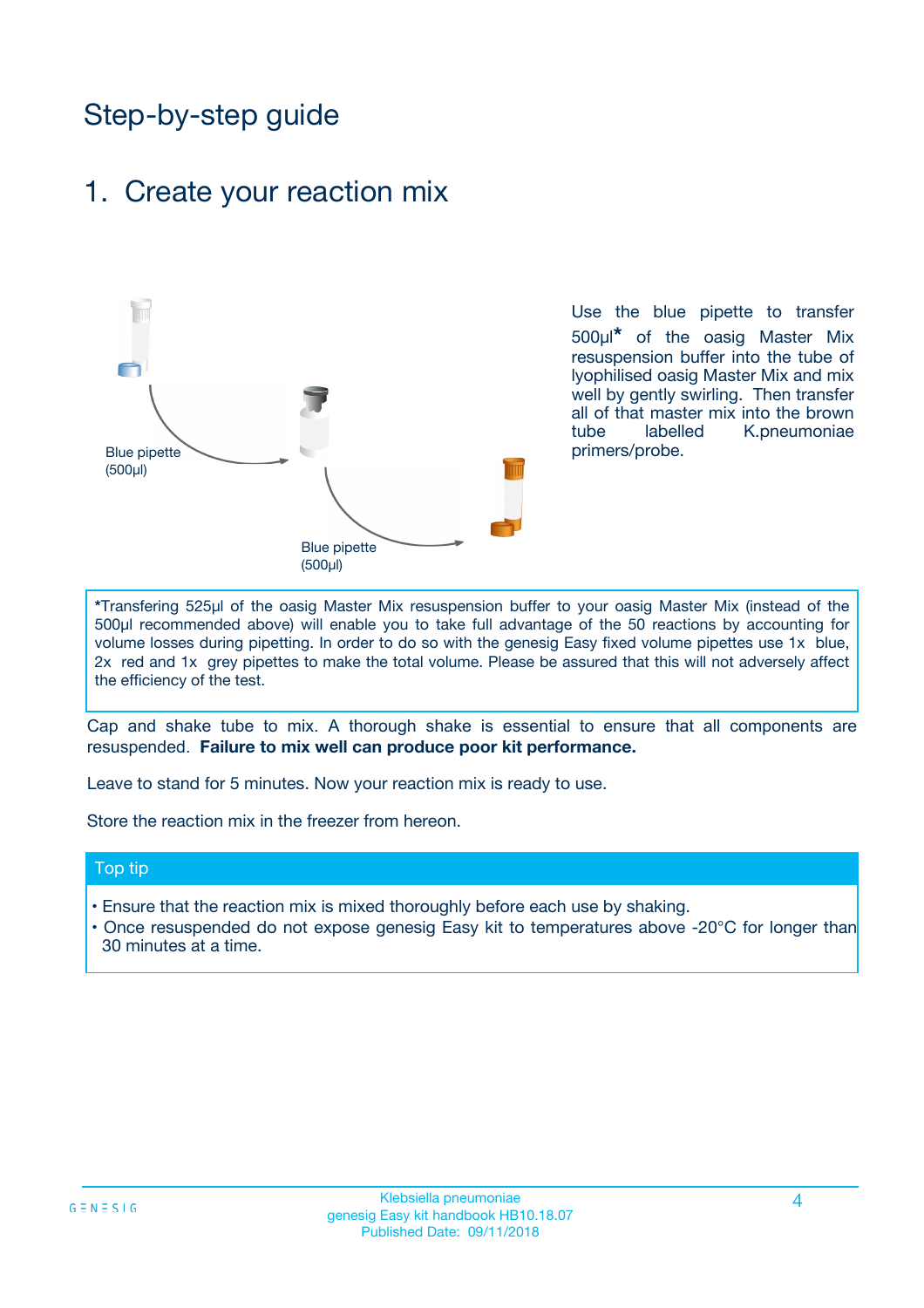# 2. Internal extraction control



Use the blue pipette to transfer 1000µl (2 x 500µl) of template preparation buffer into the Internal Extraction Control DNA tube. Cap and shake tube to mix.

Your kit contains Internal Extraction Control DNA. This is added to your biological sample at the beginning of the DNA extraction process. It is extracted along with the DNA from your target of interest. The q16 will detect the presence of this Internal Extraction Control DNA at the same time as your target. This is the ideal way to show that your DNA extraction process has been **successful.** 

#### **If you are using an alternative extraction kit:**

Use the red pipette to transfer 10µl of Internal Extraction Control DNA to your sample **after** the lysis buffer has been added then follow the rest of the extraction protocol.

#### **If you are using samples that have already been extracted:**

Use the grey pipette to transfer 5µl of Internal Extraction Control DNA to your extracted sample.

## 3. Add reaction mix to all reaction tubes



For every reaction to be run, use the red pipette to add 10µl of your K.pneumoniae reaction mix to every tube.

#### Top tip

- Always pipette the reaction mix directly into the bottom of the tube.
- You can label the tube lids to aid your reaction setup but avoid labelling tube sides.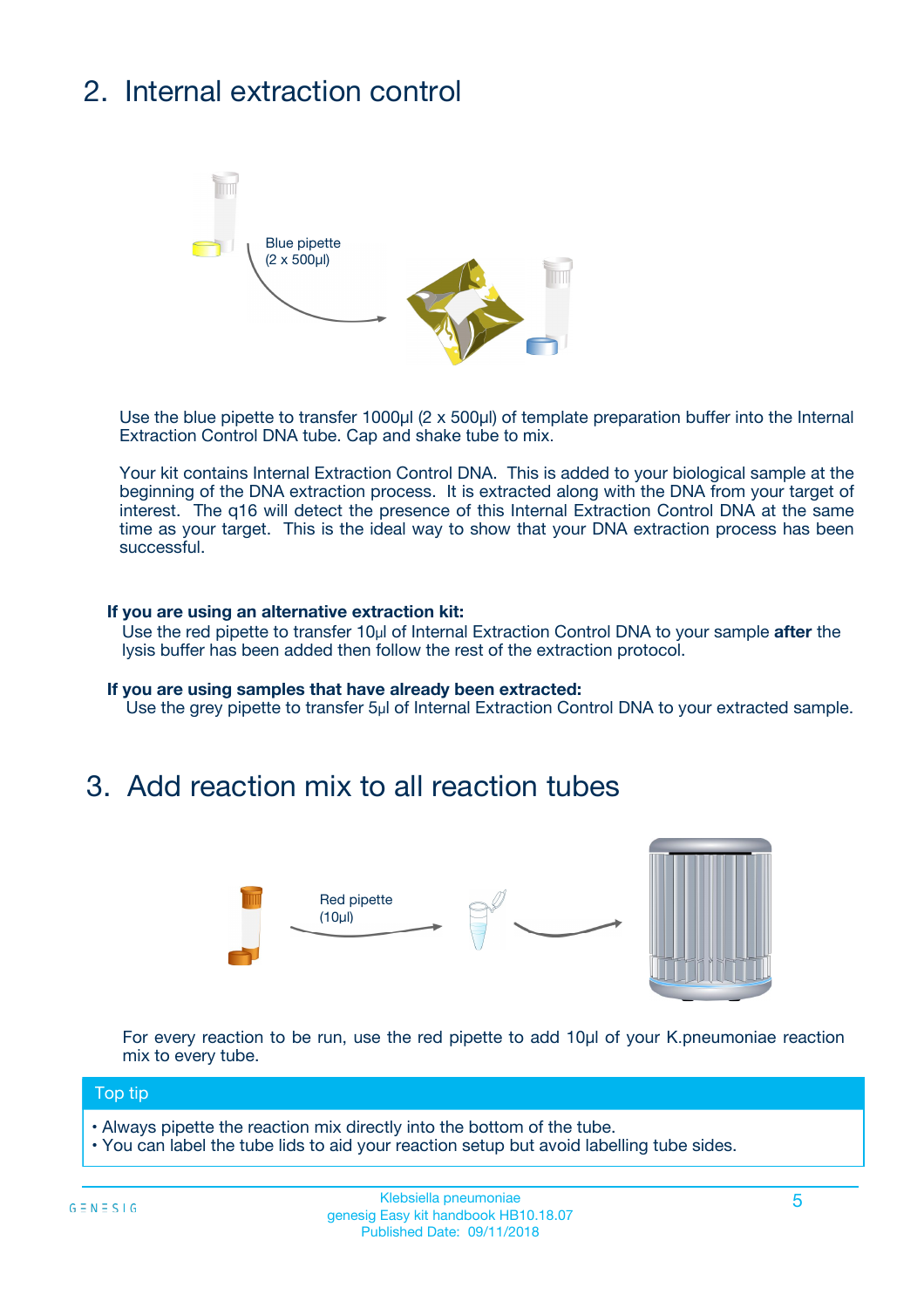## 4. Negative control



For each test you will require a negative control. Instead of DNA, water is used. This sample should typically prove negative thus proving that all of your positive samples really are positive.

To create a negative control reaction simply use the red pipette to add 10µl of the water to the required reaction tubes. Close these tubes after adding the water.

Because some genesig kit targets are common in the environment you may occasionally see a "late" signal in the negative control. The q16 software will take this into account accordingly.

#### Top tip

**•** Always add the water to the side of the tube to reduce the introduction of bubbles.

### 5. Set up a test



For each sample you wish to analyse, use the red pipette to add 10µl of your DNA sample to the required reaction tubes. Close these tubes after adding the sample. Always change pipette tips between samples.

#### Top tip

**•** Always add the DNA sample to the side of the tube to reduce the introduction of bubbles.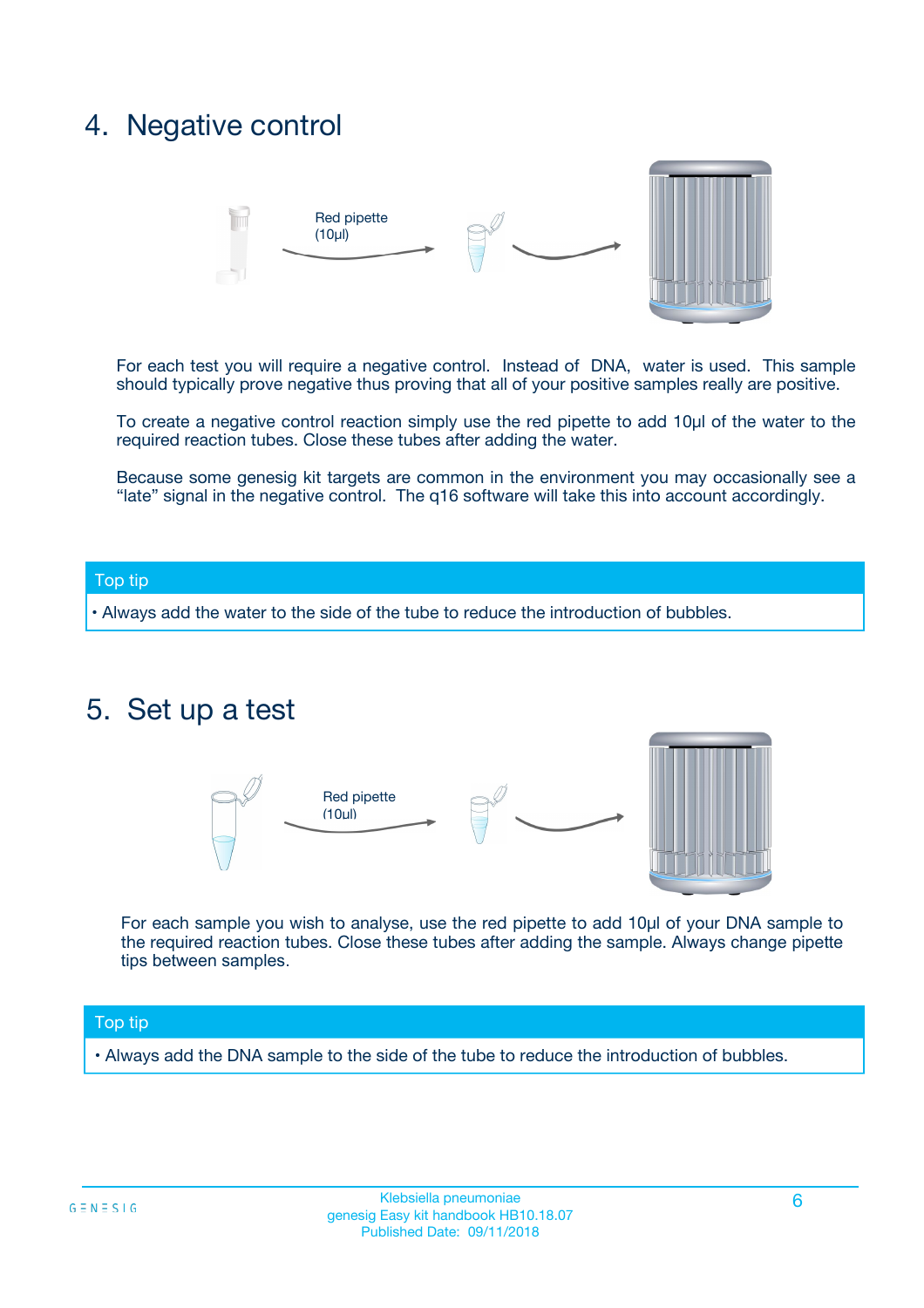## 6. Positive control



Use the blue pipette to transfer 1000µl (2 x 500µl) of template preparation buffer into the positive control template tube. Cap and shake tube to mix.

Each time you run a test you will require a positive control. This is a small portion of DNA from your target of interest. It serves two purposes:

1. It will always test positive so it shows that everything is working as it should be.

2. The q16 software knows how much DNA is present in the positive control. So it can automatically compare your sample of interest with the positive control to calculate the amount of target DNA in your sample.

To create a positive control reaction, simply use 10µl of the positive control instead of your DNA sample.



Take great care when setting up your positive control. The positive control template has the potential to give you a false positive signal in your other samples. Set positive controls up last after all other sample tubes are closed. Always change pipette tips between samples. You may even choose to set up positive controls in a separate room.

#### Top tip

**•** Always add the positive control to the side of the tube to reduce the introduction of bubbles.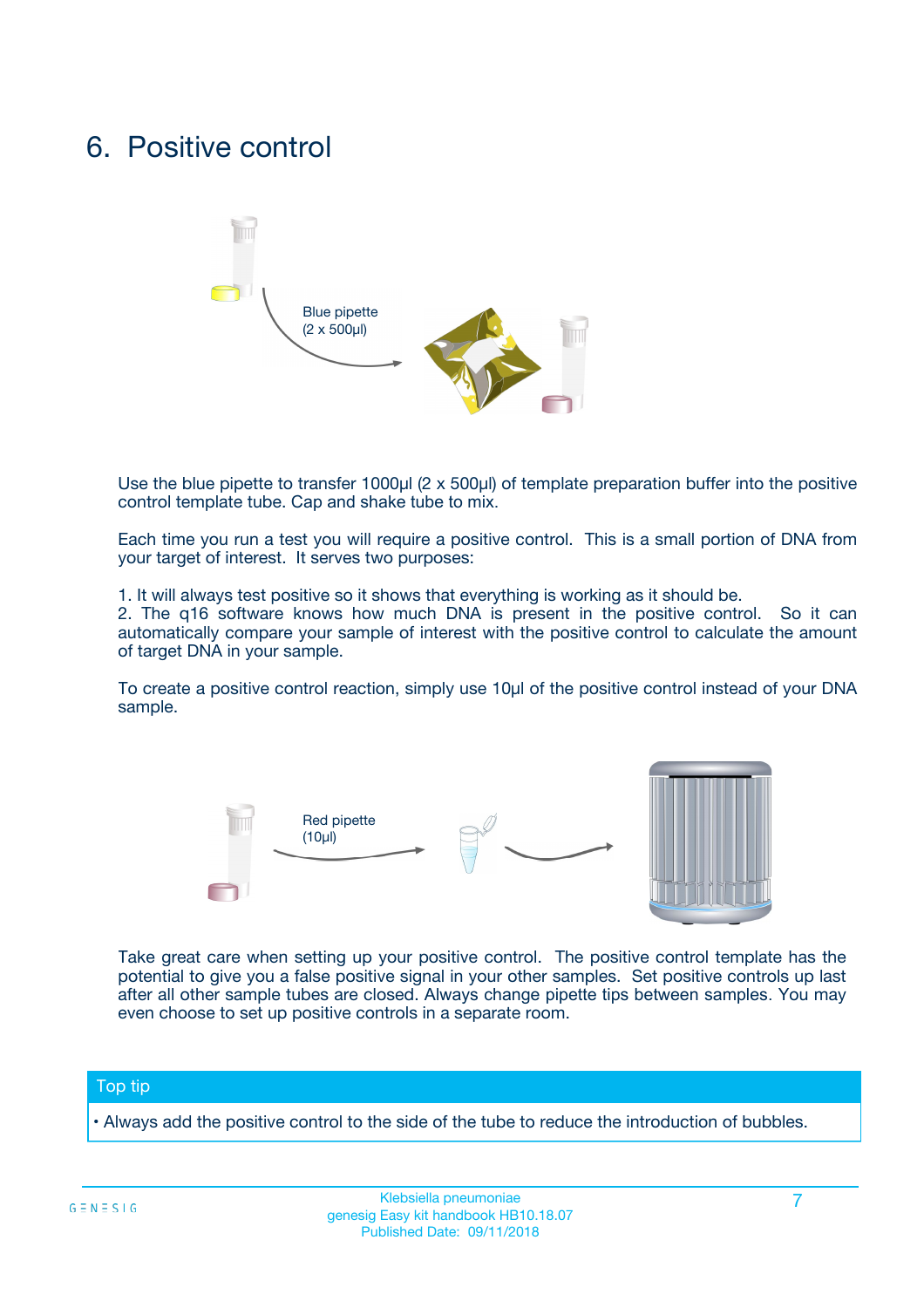# 7. Running the test

Place the tubes into the correct positions in your q16 as defined by the software, this may include positioning of empty tubes to ensure that the q16 lid is balanced. The run can then be started.

| genesig q16 PCR software - 1.2                                               |                                     | $\Box$                                                                                  |
|------------------------------------------------------------------------------|-------------------------------------|-----------------------------------------------------------------------------------------|
| Unsaved (New Experiment 2<br>$\vert \cdot \vert$<br><b>Open Experiments:</b> | <b>D</b> Open<br>Save<br>$\Box$ New | Save As<br><b>C</b> Close<br>$G \equiv N \equiv S \mid G$<br><b>&amp; Configuration</b> |
| Setup<br><b>Results</b><br><b>Stages:</b>                                    |                                     |                                                                                         |
| <b>Notes</b>                                                                 | Samples                             | <b>Tests</b>                                                                            |
| <b>Name and Details</b>                                                      | Color<br>Name                       | Note<br>Color<br>Note<br>Name                                                           |
| New Experiment 2017-10-26 11:06                                              | Sample 1                            | ع<br>条<br>Test 1                                                                        |
| Kit type: genesig® Easy Target Detection kit                                 | Sample 2                            |                                                                                         |
| Instrument Id.:                                                              | Sample 3                            | $\qquad \qquad \blacksquare$<br>$\qquad \qquad \blacksquare$                            |
| Run Completion Time:                                                         | Sample 4                            |                                                                                         |
| <b>Notes</b>                                                                 | Sample 5<br>A<br>v                  | $\triangle$<br>4<br>$\oplus$<br>₩                                                       |
| <b>Well Contents</b>                                                         |                                     | <b>Run</b>                                                                              |
| Pos.<br>Test                                                                 | Sample                              | <b>Run Status</b>                                                                       |
| Test 1<br>-1                                                                 | <b>Negative Control</b>             | $\blacktriangle$                                                                        |
| $\overline{2}$<br>Test 1                                                     | <b>Positive Control</b>             |                                                                                         |
| $\overline{\mathbf{3}}$<br>Test 1                                            | Sample 1                            | Show full log                                                                           |
| Test 1<br>$\overline{4}$                                                     | Sample 2                            |                                                                                         |
| 5<br>Test 1                                                                  | Sample 3                            | <b>Run Control</b>                                                                      |
| 6<br>Test 1                                                                  | Sample 4                            |                                                                                         |
| $\overline{7}$<br>Test 1                                                     | Sample 5                            |                                                                                         |
| 8                                                                            |                                     | $\triangleright$ Start Run<br>Abort Run                                                 |
| <b>JOD FURTY TUDE TO BUILDED IN</b>                                          |                                     | $\overline{\mathbf{v}}$                                                                 |

#### Top tip

- Before loading tubes into the q16, check for bubbles! Flick the bottom of the tubes to remove any bubbles that may have formed during the test setup.
- Apply centrifugal force with a sharp wrist action to ensure all solution is at the bottom of the reaction tube.
- When repeating a test you can use a previous file as a template by clicking 'open' then selecting File name > Files of Type > Experiment file as template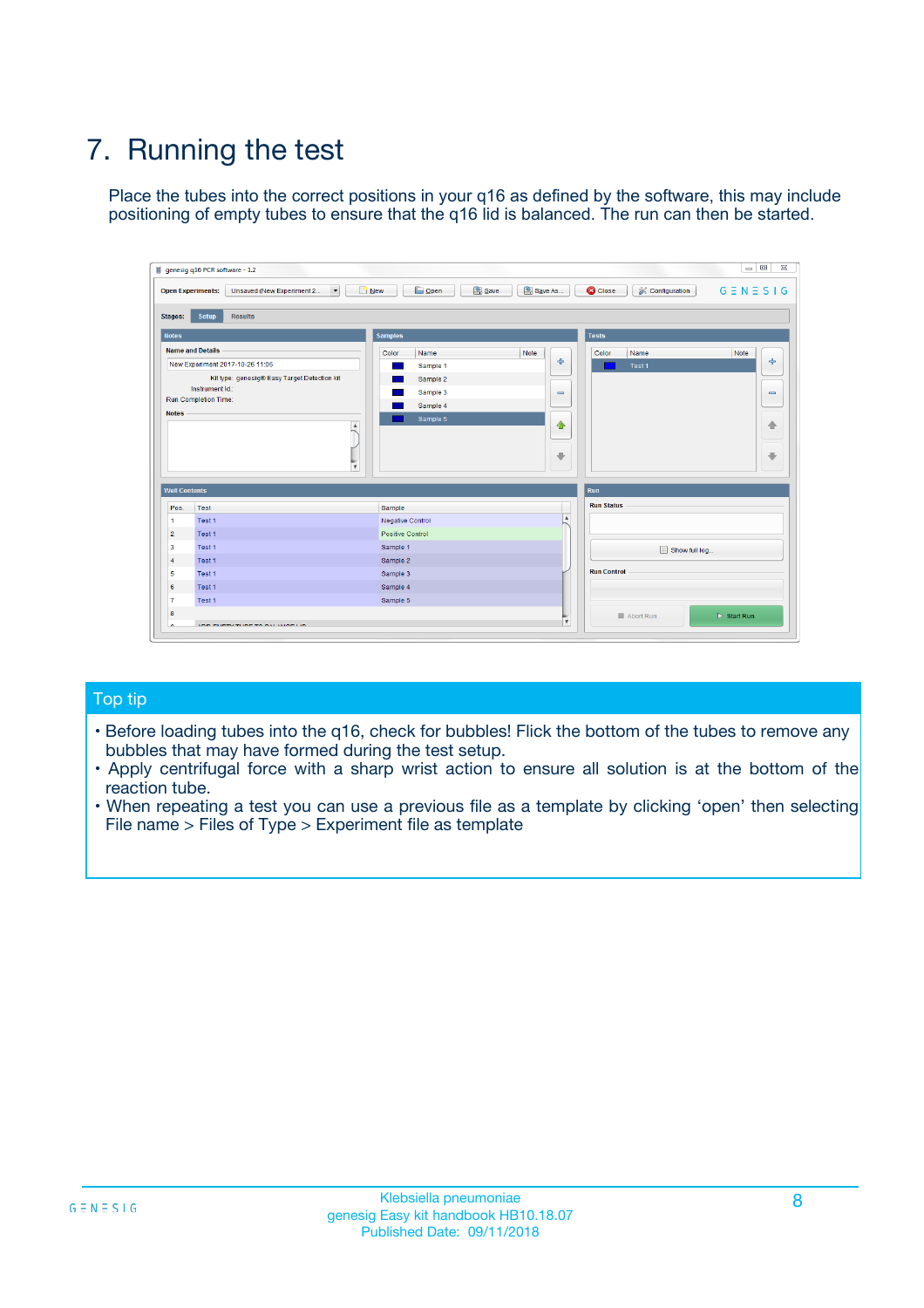## What do my results mean?

Analysis of your data is carried out automatically by the genesig q16. The following information is designed to help you fully understand a result or to troubleshoot:

### "Positive"

#### **Explanation**

Your sample has produced a positive result. Your target of interest is present and you can use the reported quantity.

"Negative"

#### **Explanation**

Your sample has produced a negative result. The target is not present in your sample.

### "Test contaminated"

#### **Explanation**

The Negative Control should be completely free of any DNA. If you see this error message it means that at some point during the setup, the Negative Control has been contaminated with DNA and has given a positive signal. This contamination has invalidated the test. The Positive Control and your test samples are both possible sources of contaminating DNA. The genesig q16 reaction tubes from previous runs will also contain very high amounts of DNA so it is important that these are carefully disposed of after the run is completed and NEVER OPENED. It may be the case that your kits have become contaminated which will lead to the same problem occurring repeatedly.

#### **Solutions**

1. Clean your working area using a commercial DNA remover solution to ensure the area is DNA free at the start of your run and re-run the test

2. If the problem persists then the kit has become contaminated and it will have to be discarded and replaced with a new kit. When you open the new kit, run a simple test to show that changing the kit has solved the problem. Prepare a test which includes only the Positive Control, the Negative Control and one 'mock sample'. For the 'mock sample' add water instead of any sample DNA. The result for the Negative Control and the mock sample should be negative indicating that contamination is no longer present.

#### **Preventive action**

An ideal lab set-up has a 'Clean area' where the test reagents are prepared and a 'sample area' where DNA samples and the Positive Control template are handled. The best workflow involves setting up all the test components (excluding the positive control template) in the clean area and then moving the tests to the sample area for sample and Positive Control addition. If this method is followed then the kit components are always kept away from possible sources of contamination. For extra security the Negative Control can be completely prepared and sealed in the clean area. All work areas should be decontaminated regularly with DNA remover.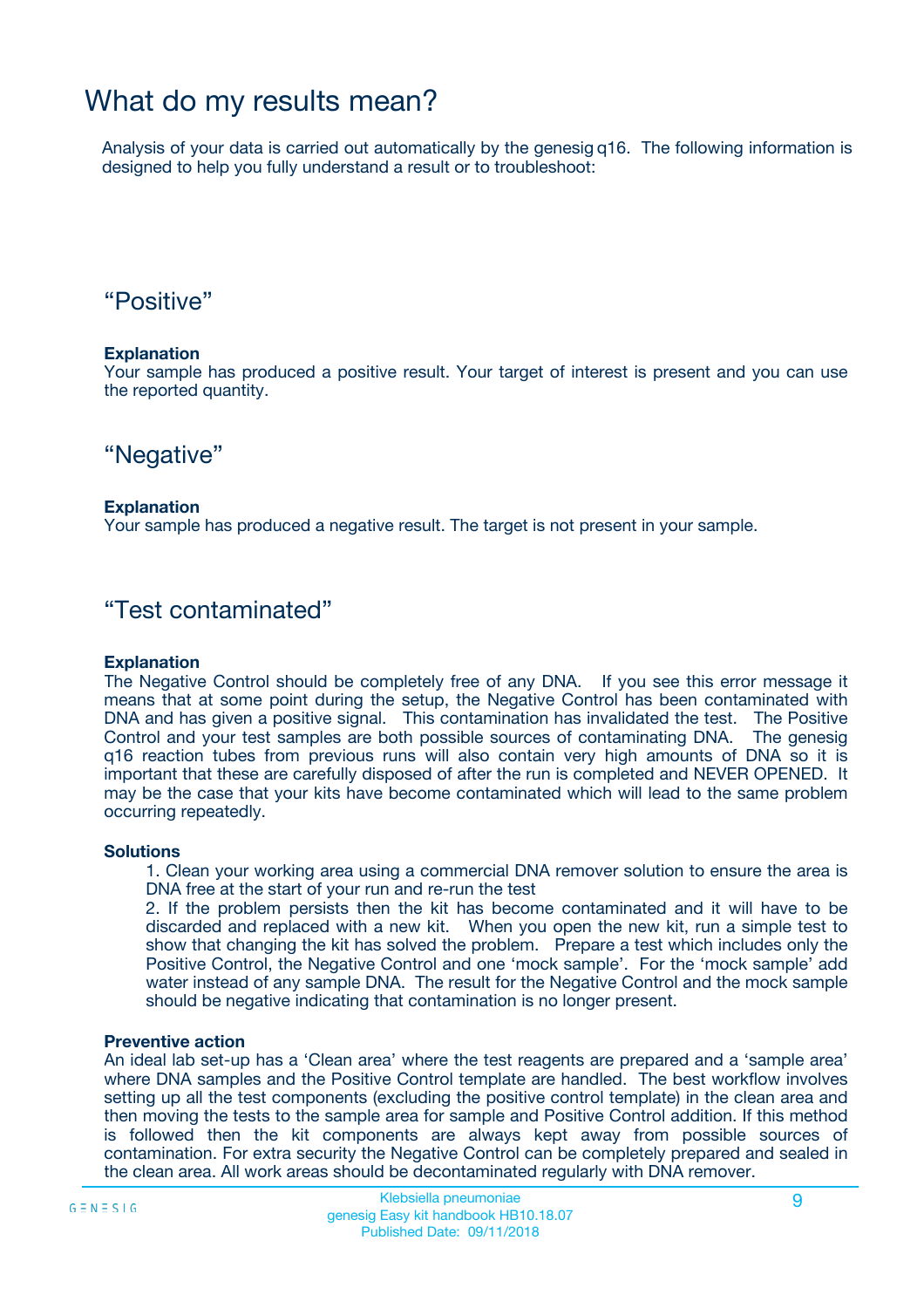### "Sample preparation failed"

#### **Explanation**

The test has failed because the quality of the sample was not high enough. The Internal Extraction Control component identifies whether the sample has been prepared correctly and is of suitable quality. This error message means that this quality control test has failed and the sample quality is not high enough for analysis.

#### **Solutions**

1. Check the sample preparation protocol for any user errors then repeat.

2. Poor quality samples can result from overloading the sample preparation protocol with too much starting material. Try reducing the amount of starting material then repeat.

3. Failing to add the Internal extraction Control DNA to your sample during the sample preparation protocol can also lead to a reported result of "sample preparation failed". Ensure that this step has not been overlooked or forgotten. If your samples are derived from an archive store or from a process separate from your genesig Easy extraction kit; you must add 5µl of Internal Extraction Control DNA into each 0.5ml of your sample to make it suitable for use on the q16.

### "Positive result, poor quality sample"

#### **Explanation**

The test is positive so if you are only interested in obtaining a 'present or absent' answer for your sample then your result is reliable. However, the test contains an Internal Extraction Control component that identifies if the sample is of high quality. This quality control test has failed and the sample is not therefore of high enough quality to accurately calculate the exact copy number of DNA present. If you require quantitative information for your sample then proceed with the solutions below.

#### **Solution**

For appropriate solutions, read the "Sample preparation failed" section of this handbook.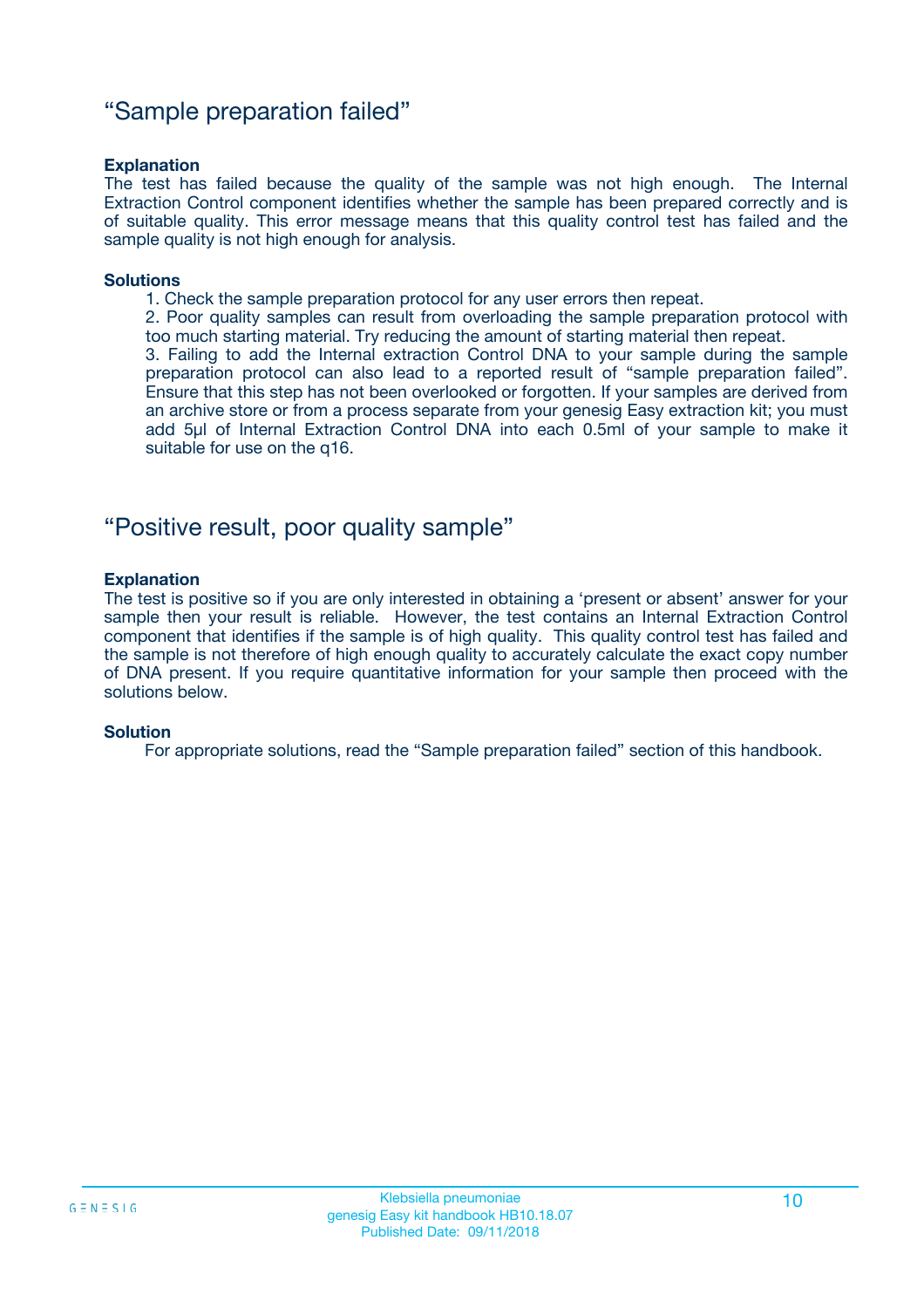### "Test failed"

#### **Explanation**

The test has failed because the Positive Control has not worked. The Positive Control is present to show that all aspects of the test are working correctly together. When this control test fails, the test as a whole is invalidated. This finding indicates that a problem has occurred in the reaction set-up part of the experiment and has nothing to do with sample preparation.

#### **Solutions**

- 1. Check the entire workflow and test set-up to look for any user errors, then repeat the test e.g. have the right colour pipettes and solutions been used with the correct tubes?
- 2. Ensure the positive and negative controls are inserted into the correct wells of your q16.

3. A component of the test may have 'gone off' due to handing errors, incorrect storage or exceeding the shelf life. When you open a new kit, run a simple test to show that changing the kit has solved the problem. Prepare a test which includes only the Positive Control, the Negative Control and one 'mock sample'. For the 'mock sample' add internal control template instead of any sample DNA. If the Positive Control works, the mock sample will now be called as a negative result.

### "Test failed and is contaminated"

#### **Explanation**

The Positive Control is indicating test failure, and the Negative Control is indicating test contamination. Please read the "Test Failed" and "Test contamination" sections of this technical support handbook for a further explanation.

#### **Solution**

For appropriate solutions, read both the "Test failed" and "Test contaminated" sections of this handbook.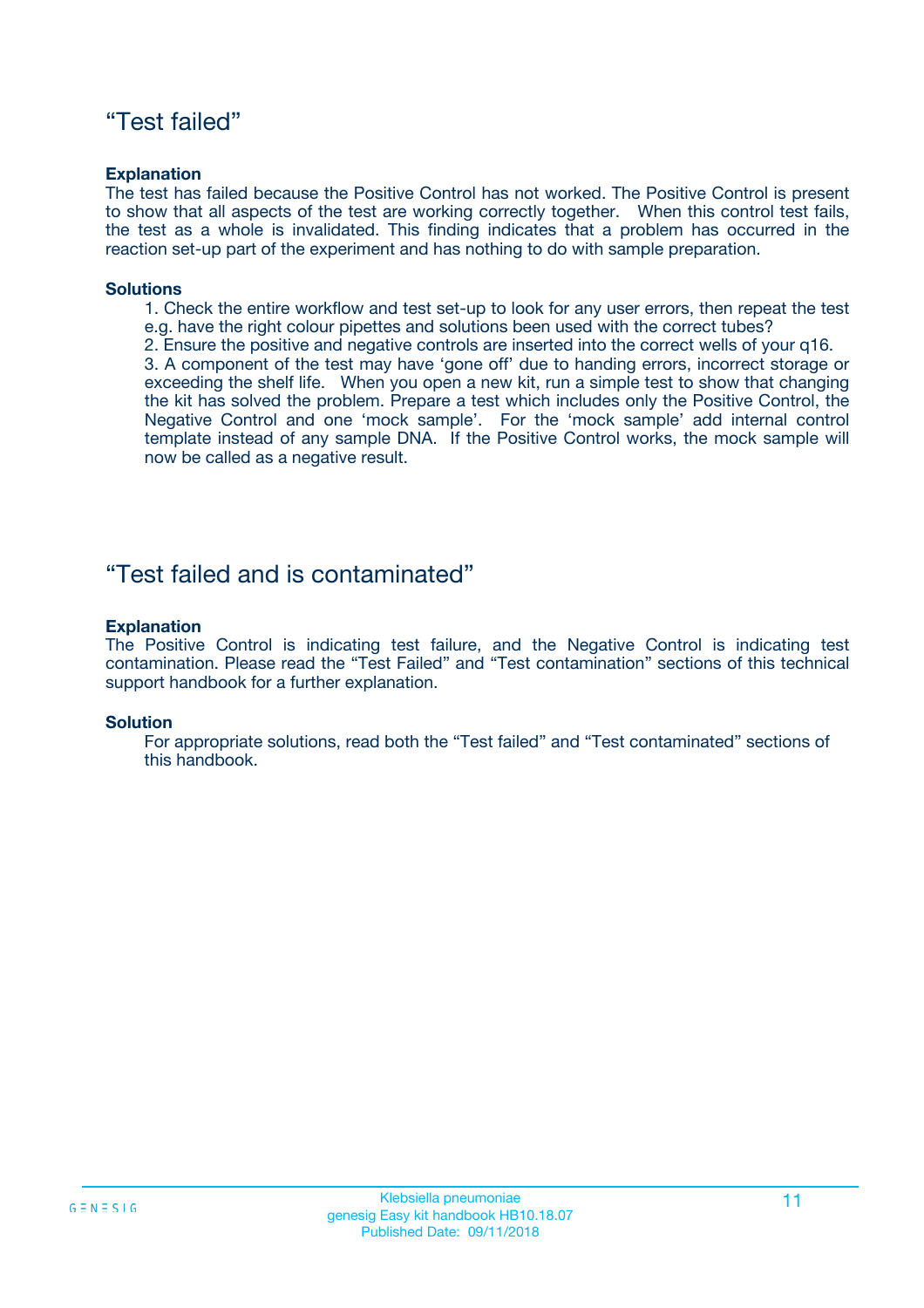## Klebsiella pneumoniae

Klebsiella pneumoniae is a rod-shaped, non-motile, Gram-negative bacterium of the Enterobacteriaceae family. The bacterium is around 2µm by 0.5µm in size which includes a 160nm thick polysaccharide capsule known as antigen K which along with lipopolysacchardies (antigen O) contributes to pathogenicity. The genome of this bacterium is around 5Mbp in length and is arranged in a circular chromosome.

K. pneumoniae is found in the gastro-intestinal tract of mammals as part of the natural flora. However, the bacterium can colonise the skin, pharynx and gastro-intestinal tract by evading the host immune response. The polysaccharide capsule protects the bacterium against phagocytosis by host polymophonuclear granulocytes and provides protection against bactericidal host serum. The polysaccharide layer also contains adhesions that mediate binding to the host cell. Individuals with impaired respiratory defenses are known to be susceptible to infection of the lungs by this bacterium where necrosis, inflammation and haemorrhaging of the lung tissue result in disease. K. pneumoniae is also known to be a nosocomial infection which can lead to pneumonia, bacteremia and meningitis.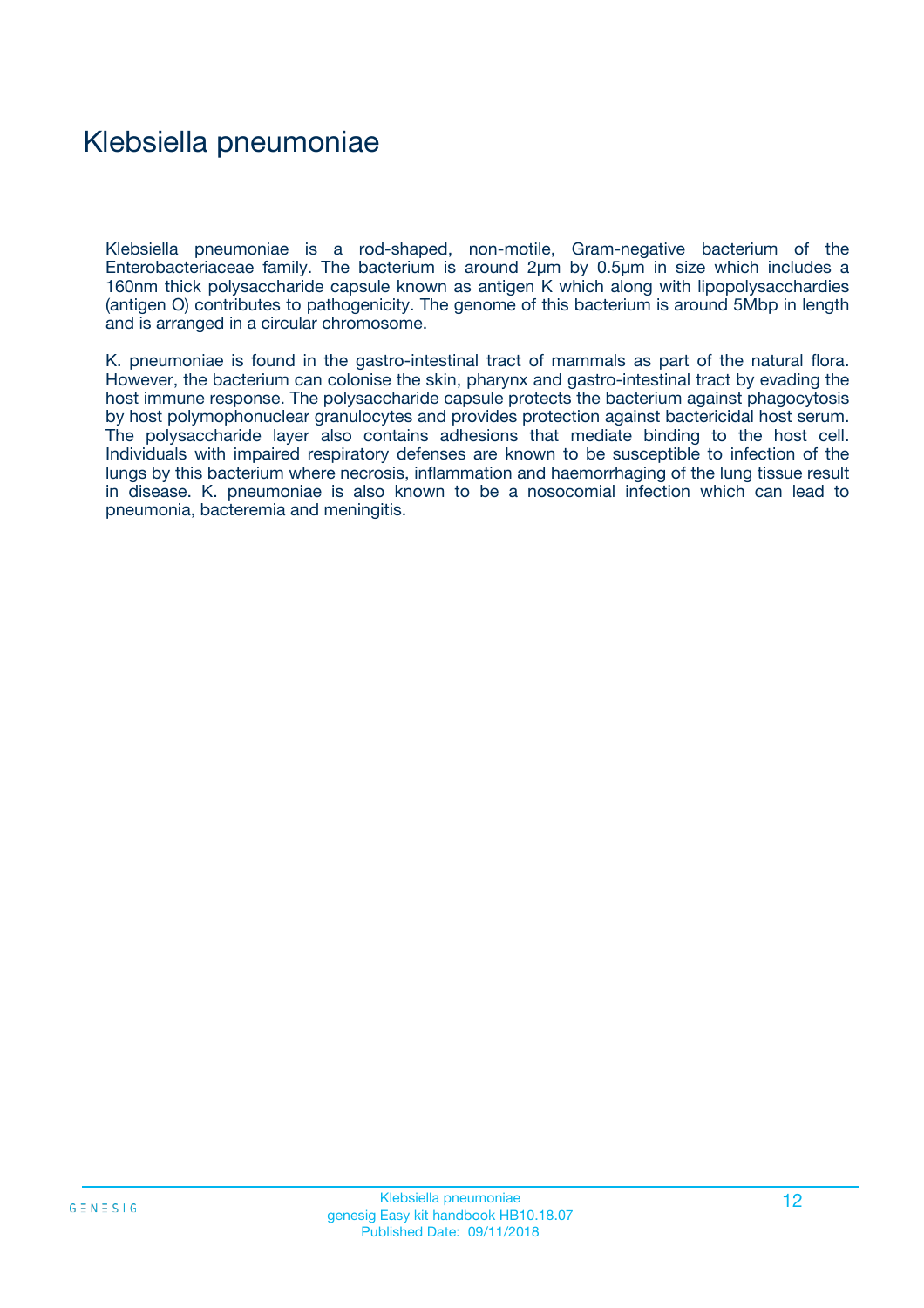# **Specificity**

The Primerdesign genesig Kit for Klebsiella pneumoniae (K.pneumoniae) genomes is designed for the in vitro quantification of K.pneumoniae genomes. The kit is designed to have a broad detection profile. Specifically, the primers represent 100% homology with over 95% of the NCBI database reference sequences available at the time of design.

The dynamics of genetic variation means that new sequence information may become available after the initial design. Primerdesign periodically reviews the detection profiles of our kits and when required releases new versions.

The K.pneumoniae primers have been designed for the specific and exclusive in vitro quantification of all K. pneumoniae isolates including the subsp. Rhinoscleromatis. The primers and probe also detects Klebsiella variicola which is a potentially new and closely related pathogenic Kelbsiella strain. The target sequence (phoE) has previously been shown to be a good genetic marker for K. pneumoniae in other real time PCR based studies (K.E. Shannon et.al 2007). The primers and probe sequences in this kit have 100% homology with over 95% of reference sequences in the NCBI database based on a comprehensive bioinformatics analysis.

If you require further information, or have a specific question about the detection profile of this kit then please send an e.mail to enquiry@primerdesign.co.uk and our bioinformatics team will answer your question.